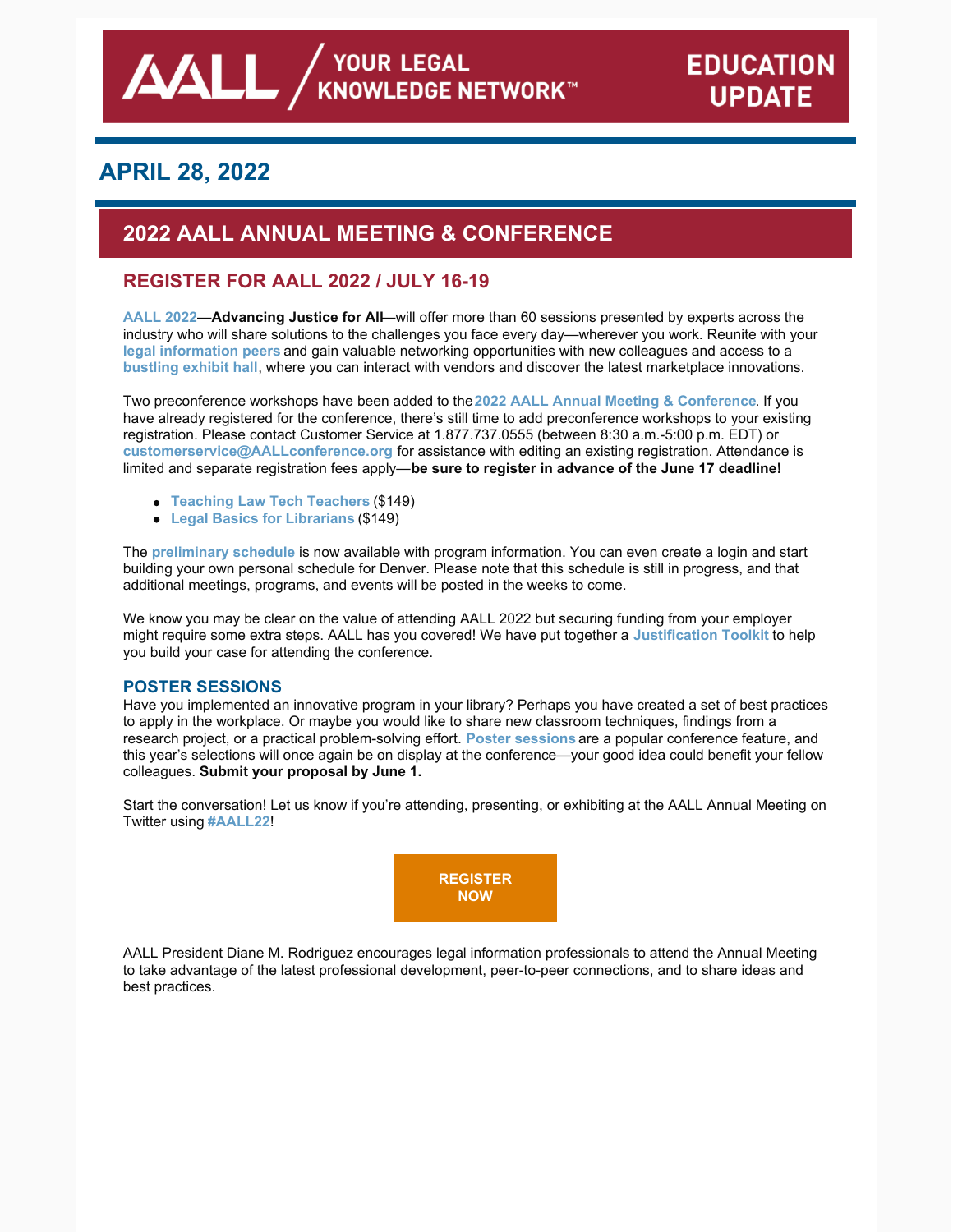

## **DEADLINE APPROACHING FOR ANNUAL MEETING GRANT APPLICATIONS**

We can't wait to see everyone in Denver this July for AALL 2022. To help get you there, AALL provides resources like the **[Annual Meeting grants](https://www.aallnet.org/education-training/grants/annual-meeting-grants/)**, which covers registration costs for the Annual Meeting. Special interest sections provide **[additional grant opportunities](https://www.aallnet.org/education-training/grants/sis-sponsored-grants/)** for their members, and some chapters do as well. **Don't miss out on reuniting with your colleagues and experiencing the conference in person. Submit your application by May 1.**



## **AALL BUSINESS MEETING & MEMBERS OPEN FORUM / SUBMIT RESOLUTIONS BY JUNE 20**

The **[AALL Business Meeting & Members Open Forum](https://eventmobi.com/aall2022/agenda/00000000-0000-0000-0000-4147454e4441/1a79cf05-071f-4233-a9c5-7935db814c95)** will be held Monday, July 18 from 1:30 p.m. - 2:45 p.m. (MT) in Denver during the **[AALL Annual Meeting & Conference](https://www.aallnet.org/conference/)**. This is open to all members. **A member may [submit a resolution](https://www.aallnet.org/about-us/what-we-do/resolutions/resolution-submission-form/) for consideration at the Business Meeting by Monday, June 20.** Please be sure to follow the **[resolution submission guidelines](https://www.aallnet.org/about-us/what-we-do/resolutions/resolution-submission-form/resolution-submission-procedures/)**.

During the Members Open Forum, AALL Executive Board officers will be available to respond to member questions regarding AALL, as well as its programs and activities. In addition to asking questions during the meeting, members may also submit questions in advance of the meeting to **[ambusmtg@aall.org](mailto:ambusmtg@aall.org)**.

If you have questions, please contact AALL's Headquarters Office at 312.939.4764.

# **PROFESSIONAL GROWTH**

## **REGISTER FOR AALL'S CI STRATEGIES & ANALYSIS / MAY 16-17**

[Competitive intelligence \(CI\) skills are in demand at every organization. AALL's upcomin](https://www.aallnet.org/education-training/in-person-programs-seminars/competitive-intelligence-series/ci-strategies-analysis/)g**CI Strategies & Analysis** program, to take place **May 16-17, 2022, in Chicago**, will help you learn strategic skills to take your CI game to the next level. This program will teach you skills core to growing a competitive intelligence function, providing you with the deeper market insight needed to give your organization a competitive edge.

- **Date: May 16-17, 2022**
- **Location**: 230 W. Monroe Street, Chicago, IL 60606
- **Cost: AALL Members \$895 / Nonmembers \$1,200**
- **Registration Deadline: Monday, May 9, 2022**

**Attention [Private Law Librarians & Legal Information Professionals Special Interest Section](https://www.aallnet.org/pllipsis/) (PLLIP-SIS) members:** PLLIP is giving away four grants (\$1,000 each) to assist with registration and travel for this event. Reach out to Grants Committee Chair **[Elaine Knecht](mailto:eknecht@barclaydamon.com)** by Wednesday, May 11 to inquire about this opportunity.

> **[LEARN MORE &](https://www.aallnet.org/education-training/in-person-programs-seminars/competitive-intelligence-series/ci-strategies-analysis/) REGISTER**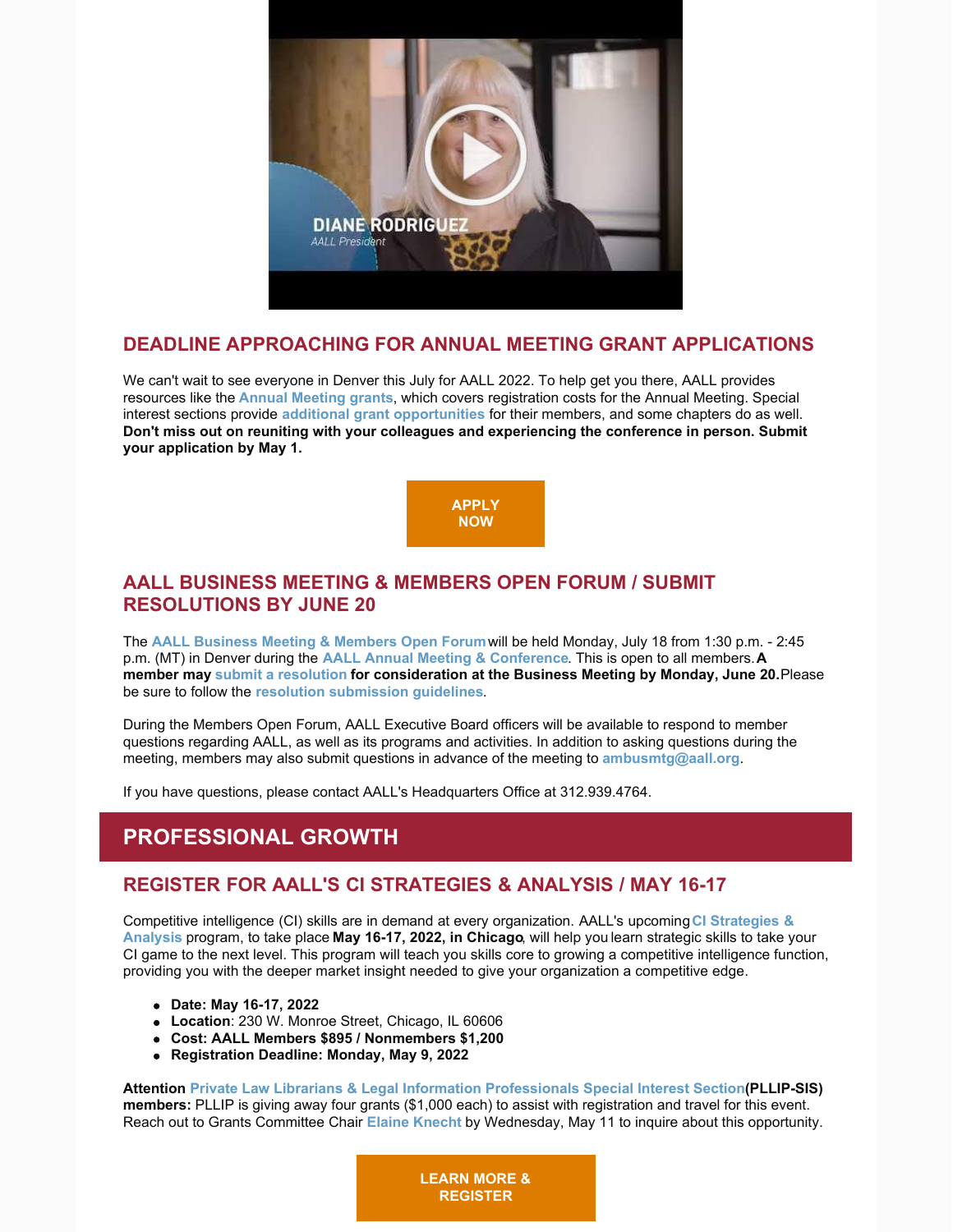## **PARTICIPATE IN AALL'S MENTOR PROGRAM**

Become an AALL mentor or mentee.

### **WHY MENTOR?**

- Encourage individual growth and development
- Provide leadership and share your wisdom
- Use as a tool for succession planning
- Provide for leadership continuity
- Gain a sense of renewed purpose and/or approach to problem-solving

### **WHY BE A MENTEE?**

- Get advice based on real-world experiences
- Gain career assistance and professional recommendations
- Create a lasting professional relationship
- Gain a new approach to problem-solving
- Connect with a confidant on workplace concerns

*Members from any library type are encouraged to sign up to become mentors and mentees, but we are especially in need of mentors from academic and law firm settings.*

**[LEARN MORE](https://www.aallnet.org/careers/mentor-program/)**

# **LEADER IN YOU**

Each month the Leadership Development Committee will highlight a librarian leader and ask them a few questions about their leadership journey.

**Clarence Robertson II Library & Conflicts Manager Jackson Walker LLP Dallas, Texas**

#### **What does leadership mean to you?**

For me, leadership is about relationships and the ability to manage them well. When you have earned the position as leader, the thinking changes to: What does

my team need from me? My experience has shown me that as a leader, it is not about me. It is important that the people on my team know that they have a voice and can express themselves. This makes a team successful as well as a leader no matter the industry or career. The truth of the matter is that a person is not a leader because he/she knows everything, but that he/she is able to use each person's perspective to make the group successful.

#### **Is there a particular AALL product/program/article that was especially helpful for you as you developed as a leader?**

There were two impactful programs that I attended that really supplied insight into improving my skills and leadership. In 2018, I attended **[Competitive Intelligence Strategies & Analysis](https://www.aallnet.org/education-training/in-person-programs-seminars/competitive-intelligence-series/ci-strategies-analysis/)**. This program is perfect for updated library information trends and assessments for any area of law librarianship. The second program that was impactful to me was the 2019 **[Management Institute](https://www.aallnet.org/education-training/in-person-programs-seminars/management-institute/)**. The opportunity to work with fellow legal information professionals in showing current trends, managing staff, and gaining knowledge from other perspectives make it one of the best programs I have ever participated in.

#### **What are the most important attributes of successful leaders today?**

One of the greatest attributes to have as a leader is the ability to manage emotions and be relatable. When you can build a relationship with your staff and create a sense of community on your team then the lines of communication can be open. This also helps you lead in a manner that is conducive to the needs of your staff.

#### **What has been one of your biggest challenges as a leader?**

My biggest challenge as a leader currently is managing between Conflicts and Library departmental staffs. The challenge is thinking I must fix everything that is wrong or out of sorts. As time has progressed, I have learned that the team is just as talented, if not more than me. They produce great ideas that would help alleviate those challenges I experience and bring even more progression to the department. The interesting thing is that because the two staffs are so contrary in operational methods, work culture, and even customer service, it keeps my mindset in constant transition and thought.

### **What is something you wish someone had told you about leadership early on in your career?**

In the field of law librarianship, there are several great legal information professionals that have mentored me. Ann Jeter, Greg Lambert, Caren Luckie, the late Dr. Yvonne Chandler, and Thom Austin have all given me fruits of leadership that I have gleaned and implemented in my leadership style. Each opportunity has opened

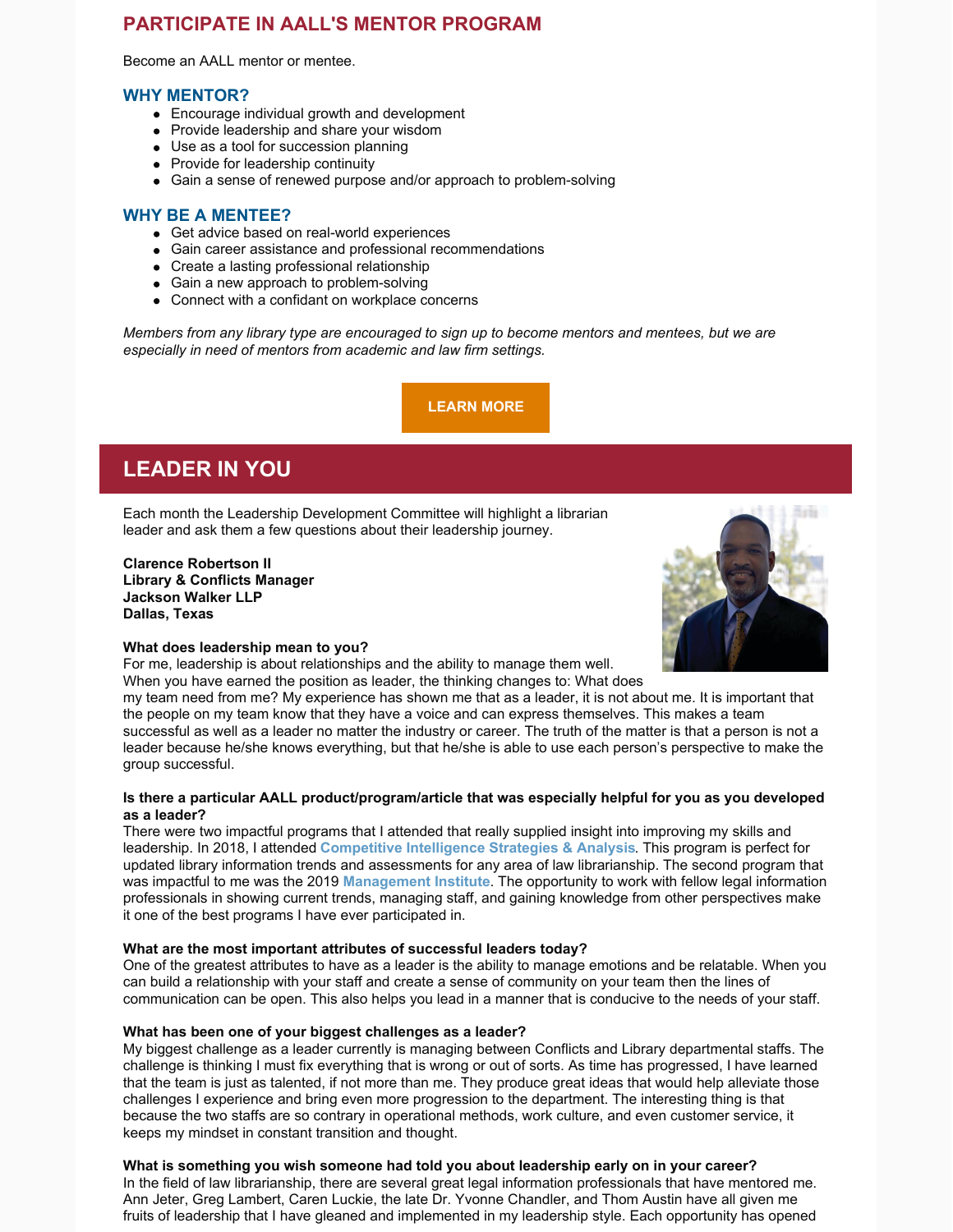the door for endless opportunities in law librarianship. One thing I honestly wish someone would have shared with me about being a leader is that serving your team is the key to success. Putting your staff in a position to be successful by supplying the tools and opportunities for growth, enhancing skills, and encouragement for professional development creates an environment for the next generation of leadership.

Do you know a great leader? Recommend a leader for us to spotlight in the Leader in You column. Send your recommendation with a brief description of why you think they are a great leader to **[Julie Pabarja](mailto:julie.pabarja@lw.com)**, Chair, Leadership Development Committee.

# **ON-DEMAND LEARNING**

## **NEW! STRATEGIC THINKING COURSE FOR LAW LIBRARIANS**

AALL's self-paced course, "**[Strategic Thinking for Law Librarians](https://elearning.aallnet.org/products/strategic-thinking-for-law-librarians)**," will teach law library professionals—at any level—how to employ strategic thinking for impactful decision-making. Whether you are interested in preparing for a management role or are already in a leadership position, you will come away better equipped to confidently tackle any decision (large or small), make a compelling argument, and apply influence in your organization in a way that creates optimal conditions for success.

#### **Cost: Members \$99 / Nonmembers \$149**

**[LEARN MORE &](https://elearning.aallnet.org/products/strategic-thinking-for-law-librarians) REGISTER**

## **EXPAND YOUR BUDGETING SKILLS / REGISTER FOR AALL'S SELF-PACED COURSE**

[More than 100 of your colleagues have registered for and completed AALL's self-paced course,](https://elearning.aallnet.org/products/introduction-to-law-library-budgets-2)"**Introduction to Law Library Budgets**." Don't miss out—learn the fundamental skills that will help you address important issues such as identifying and managing competing priorities, explaining day-to-day operations, and connecting financial resources to meet goals.

This course will provide you with the skills you need to become more confident when it comes to making and maintaining a budget within your organization.

#### **Cost: Members \$99 / Nonmembers \$149**

**[LEARN MORE &](https://elearning.aallnet.org/products/introduction-to-law-library-budgets-2) REGISTER**

## **MICROLEARNING VIDEO SERIES**

**[AALL's Microlearning Videos Series](https://elearning.aallnet.org/catalog#form_type=catalog-filter&page=1&webinar_type=0&product_type%5B%5D=2467&date%5Bstart%5D=&date%5Bend%5D=&keywords=&sort_by=new_to_old)** takes a holistic approach to skill-based education that is delivered in bite-size pieces. These short-form-focused videos are designed to cover an individual skill pertinent in the law librarian's world. Current videos discuss fair use, wine law, comparing red-lined versions in Microsoft Word, and our "day in the life" video series, including the latest, "**[A Day in the Life of a Technical Services Librarian](https://elearning.aallnet.org/products/microlearning-video-series-a-day-in-the-life-of-a-technical-services-librarian?ticket=ST-1651003714-ikt91qN0bqG72ERmcCjguHQXhs2kl6dG)**." These videos are available on **[AALL eLearning](https://elearning.aallnet.org/)**, simply search "microlearning." Additional videos are planned to drop throughout the year.

#### **Cost: Free for AALL Members**

## **UPCOMING COFFEE CHATS & WEBINARS**

AALL has several exciting coffee chats and webinars lined up for the remainder of this month, including next Wednesday's coffee chat "**[Reaching Students Where They Are](https://www.aallnet.org/forms/meeting/MeetingFormPublic/view?id=8F4E300000211)**," as well as into May and June. Be sure to visit the **[AALL Calendar of Events](https://www.aallnet.org/forms/MeetingCalendar/)** page to stay up to date on future topics and to register.

Is there a topic you want covered in an AALL webinar? Please email Fiore Barbini, AALL director of education and learning at **[fbarbini@aall.org](mailto:fbarbini@aall.org)**.

## **WEBINARS NOW AVAILABLE ON-DEMAND**

**[We Are All Professionals: Inclusion, Othering, and the Changing Nature of Library Roles](https://elearning.aallnet.org/products/we-are-all-professionals-inclusion-othering-and-the-changing-nature-of-library-roles)**